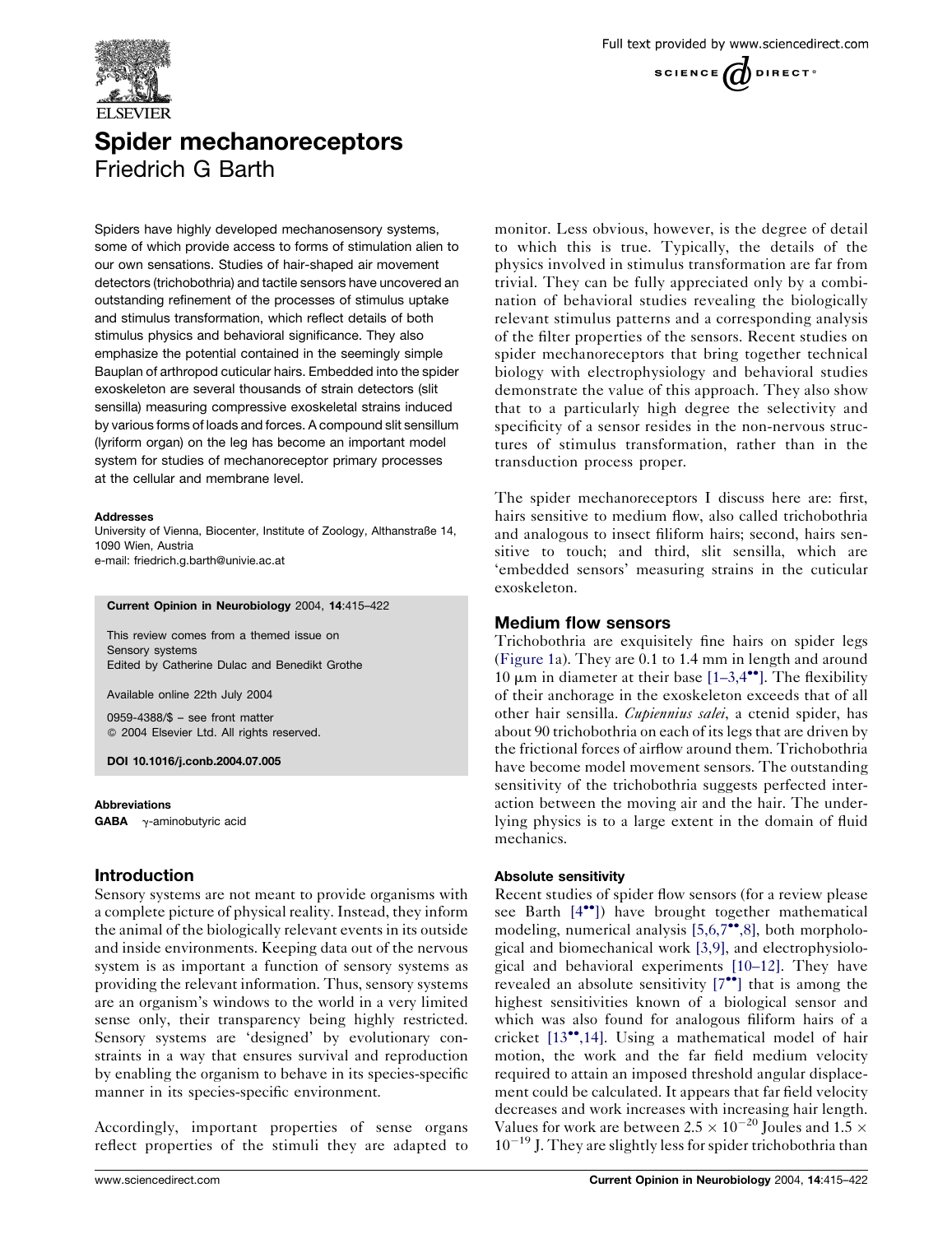<span id="page-1-0"></span>



Spider hair sensilla. (a) A spider leg tarsus (Cupiennius salei) showing several air flow sensors (trichobothria) (1) on its dorsal aspect and a long tactile hair (2). (b) Simplified diagram to illustrate some essential differences in the mechanical behavior of hairs adapted to sense medium flow and touch. See text for explanation. Abbreviations: d, diameter; E, Young's modulus;  $\theta$ , deflection angle; I, inertia; J, second moment of area; L, length of hair shaft; M, mass; R, inertial resistance; S, elastic restoring force. Modified with permission from Barth and Dechant [\[18](#page-6-0) [\].](#page-6-0)

for cricket filiform hairs  $[7^{\bullet\bullet}]$  $[7^{\bullet\bullet}]$  $[7^{\bullet\bullet}]$ . These are remarkable values, corresponding to fractions of the energy contained in a single quantum of green light  $[13\bullet,14]$  $[13\bullet,14]$ . According to Shimozawa et al.  $[13^{\bullet\bullet}]$  $[13^{\bullet\bullet}]$  $[13^{\bullet\bullet}]$  in cricket filiform hairs the minimum amount of mechanical energy that can elicit an action potential in the sensory cell is in the order of

 $k_BT$  ( $k_B$ , Boltzmann constant; T, temperature; 4  $\times$  $10^{-21}$  J at 300 °K). Thus, at threshold this sensillum works near the thermal noise of Brownian motion. It demonstrates signal enhancement by stochastic resonance [\[13](#page-6-0)<sup>\*\*</sup>[,15\].](#page-6-0) Clearly, these arthropod flow sensors operate at the limit of the physically possible, their sensitivity by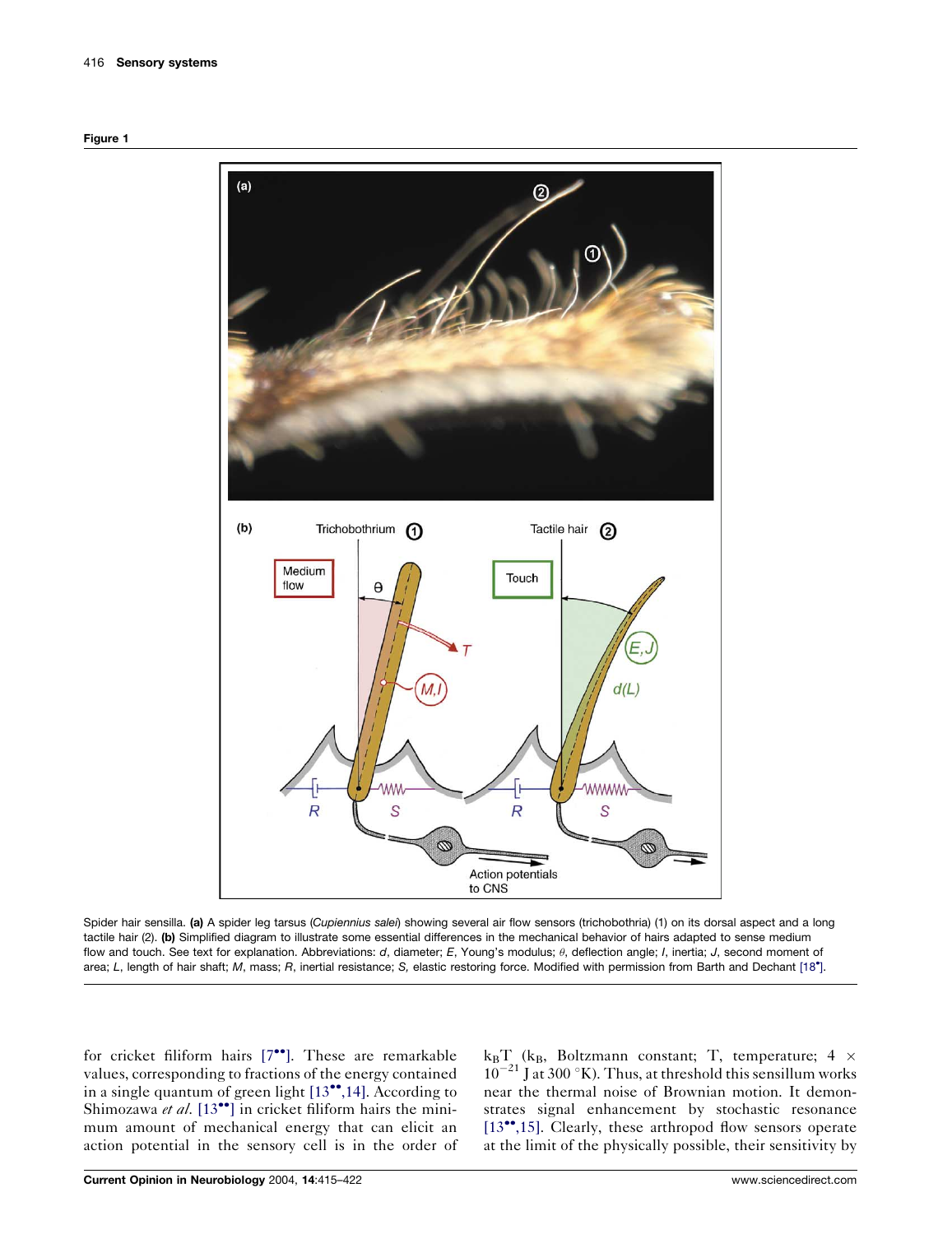no means being inferior to that of the receptor cells of the human eye and at least equal to those of the ear, our own most sensitive sense organ [\[16,17\]](#page-6-0).

#### 'Design' principles

The equations given by Humphrey *et al.* [\[5,7](#page-6-0)<sup> $\bullet$ </sup>[\]](#page-6-0) calculate the behavior of a forced, damped, harmonic rod-like oscillator. They include the added or virtual mass, a factor much more important in water than in air (Table 1; [\[8\]](#page-6-0)), and quantify the dependence of hair deflection angle, velocity, acceleration, and work on all the physical parameters that affect these parameters. In this respect, the 'design' principles of these sensors cannot only be described in a way that is meaningful for an engineer; they also tell the biologist how natural selective pressures might have affected the evolution of different hair para-meters [\[6,7](#page-6-0)\*\*[,18](#page-6-0)\*[\].](#page-6-0) The elastic torsional restoring constant S at the base (joint) is in the order of only  $10^{-12}$  Nm/rad

#### Table 1

| Hairs detecting water movement.                                                                     |
|-----------------------------------------------------------------------------------------------------|
| 1. Boundary layer thickness, $\delta$                                                               |
| $\delta_{\text{water}} = 0.22 x \delta_{\text{air}}$                                                |
| $\left[\delta = 2.54 (v/f)^{0.5}\right]$                                                            |
| the reason:                                                                                         |
| $V_{\text{water}} < V_{\text{air}}$                                                                 |
| $v = \frac{dynamic \text{ viscosity}\mu}{density}\right $                                           |
| 2. Drag per unit length, D                                                                          |
| $D_{water} = 43 \text{x} D_{air}$                                                                   |
| $D = \vartheta x A V^2$                                                                             |
| Drag = density $\times$ area velocity <sup>2</sup>                                                  |
| 3. Virtual (added) mass, VM                                                                         |
| $*$ $l_{\text{eff}}$ in water $>>$ $l_{\text{eff}}$ in air                                          |
| $I_{\text{eff}}$ = f (fluid density, viscosity, oscillation frequency, hair diameter<br>and length) |
| $\gamma_{VM}$ dominates $I_{\text{eff}}$ in water mainly due to much larger dynamic                 |

 $^{\star}\!\! I_{\mathcal{V}\mathcal{M}}$  dominates  $I_{\mathsf{eff}}$  in water mainly due to much larger dynamic viscosity u

\*Resonance frequency in water << resonance frequency in air The reason:

Resonance frequency ~  $(S/I_{\text{eff}})^{0.5}$ 

Medium flow sensors in water. From the theoretical and experimental analyses of the mechanical behavior of spider air flow sensors predictions can be derived regarding the behavior of hair-shaped sensors in water, which are common to many aquatic animals [\[4](#page-6-0)\*\*[,8,22\]](#page-6-0). The table raises three issues. First, boundary layer thickness  $\delta$  is smaller in water than in air by a factor of 0.22 because kinematic viscosity  $\nu$  in water is around 20 times less than it is in air. Second, drag  $D$  per unit length of the hair is  $43$ times greater in water than in air because of the greater density of water. Third, the virtual or added mass VM is much more important in water than in air. It dominates the effective inertia of the hair. From the first three points and theory explained in Devarakonda et al. [\[8\]](#page-6-0) it follows that flow receptors in water might be considerably shorter than those in air and still be very sensitive. Contrary to the effect of hair length, hair diameter has hardly any effect in water and the values for S and R influence the frequency tuning of a hair to a lesser extent in water than in air. Morphologically and mechanically identical hairs are tuned to much lower frequencies in water than in air  $[4^{\bullet\bullet}.8]$  $[4^{\bullet\bullet}.8]$ .

hair deflection. The inertial resistance  $R$  (damping constant of the articulation) is in the order of only  $10^{-15}$  Nms/ rad [\(Figure 1](#page-1-0)b). Values of S known for spider and fly tactile hairs are larger by three to four powers of ten [\[19,20\]](#page-6-0).

#### Hair length and boundary layer

Spider trichobothria form groups of sensors that vary conspicuously in length [\[3\]](#page-6-0). In air, varying the length indeed turns out to be the most effective way of modifying the mechanical frequency response of a hair. The reasons for this are not simply changes in mass and elasticity of the hair suspension that accompany the variation in hair length. Rather, they are of fluid mechanical origin. The range of trichobothria lengths matches the actual size of the boundary layers at biologically relevant flow frequencies [\[3\].](#page-6-0) Boundary layer thickness limits the lower cut-off frequency of their mechanical response. Because boundary layer thickness decreases with increasing flow frequency, hair length in this way correlates with the mechanical frequency response [\[21\]](#page-6-0). On a spider leg, it varies roughly from  $2600 \mu m$  to  $600 \mu m$  within the frequency range of 10 Hz to 960 Hz. Short hairs increasingly remain in a zone of reduced flow velocity at low frequencies [\[3,5\].](#page-6-0) Interestingly, flow sensitive hairs of various terrestrial arthropods all show the same range of length, which probably reflects this relationship. The mathematical model also permits predictions regarding the geometry and mechanical properties of flow sensors in water (Table 1; [\[8\]\)](#page-6-0) and reasonable interpretations of the impact of different hair parameters on the evolution of flow sensitive hairs [\[6\].](#page-6-0) The detection of hydrodynamic stimuli by 'hairs' is widespread among aquatic animals, including crustaceans [\[22,23\]](#page-6-0). From the analysis of the spider case, media-dependent differences in stimulation physics can be predicted. These, in turn, must be expected to influence the mechanical and morphological properties of flow sensors in water (Table 1;  $[4^{\bullet\bullet}, 8]$  $[4^{\bullet\bullet}, 8]$ ).

#### Sensor arrays

What advantages do the conspicuous groups formed by spider trichobothria  $[3,4^{\bullet\bullet}]$  $[3,4^{\bullet\bullet}]$  $[3,4^{\bullet\bullet}]$  have over individual sensors? First, they cover a larger frequency range with high sensitivity. Second, theoretically, they can be used for a spectral analysis of a stimulus, provided that the central nervous connections permit such an operation. Interestingly, the physiological tuning of spider trichobothria seems to be the same, independent of hair length [\[10\],](#page-6-0) which underlines the relevance of the differences in mechanical properties. In cricket filiform hairs, the torsional resistance within the hair base changes with hair length, therefore matching the frictional resistance at the air–hair contact. Such impedance matching maximizes energy transmission from the moving air to the sensory dendrite  $[13\bullet]$  $[13\bullet]$ . It was recently found that there is no relevant viscous-mediated coupling among the grouped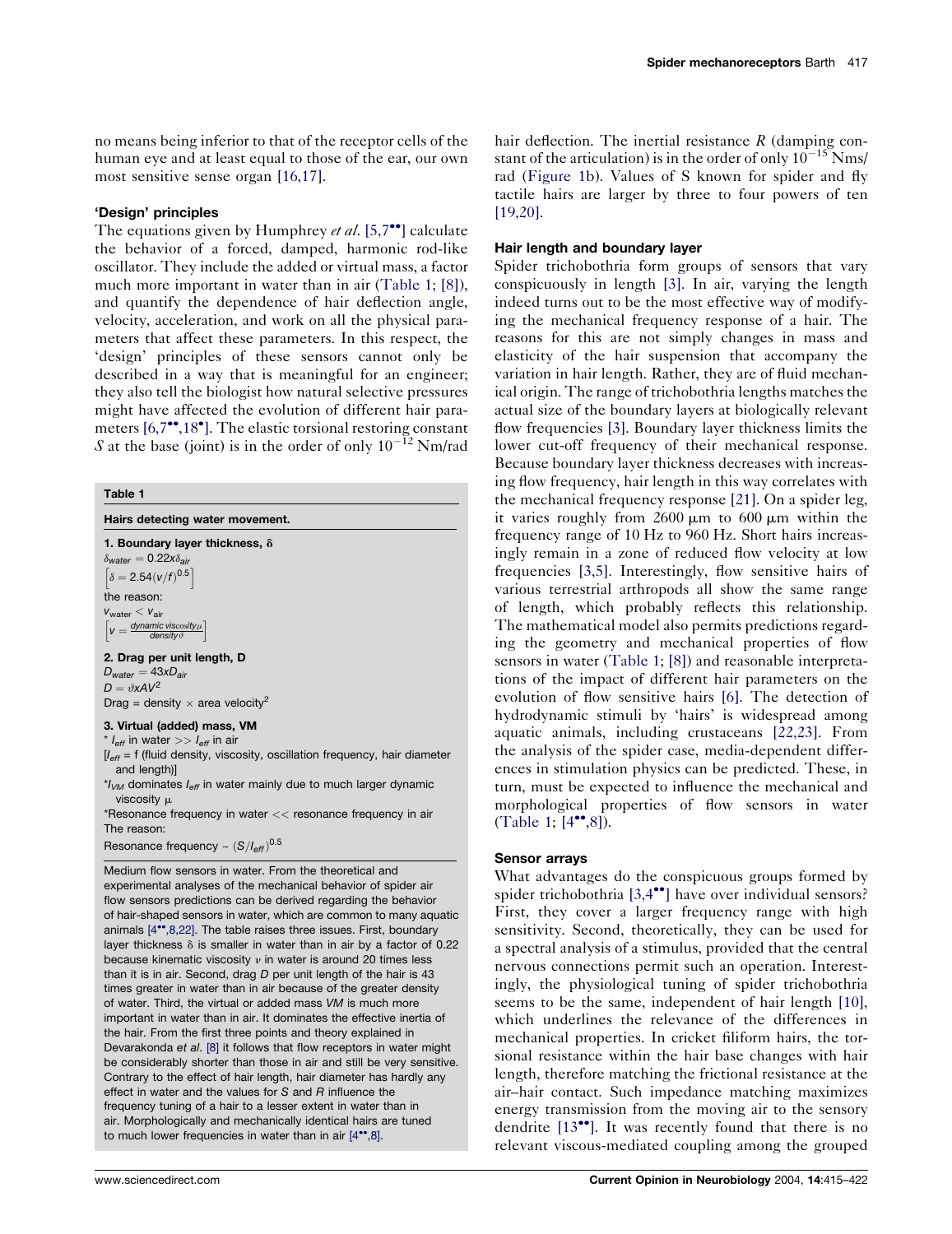trichobothria of *Cupiennius*, one of the main reasons being that there are relatively large spaces of 20 to 50 hair diameters between the hairs (Bathellier B, Barth FG, Albert JT, Humphrey JAC, unpublished).

## Behavioral correlates

There are important correlates between the behavioral significance of air movement stimuli in spider prey capture behavior and the sensor properties  $[4^{\bullet\bullet}, 9, 10]$  $[4^{\bullet\bullet}, 9, 10]$ . First, typically, an effective prey stimulus such as that produced by a flying insect is highly turbulent (r.m.s. [root mean square] values around  $25\%$  up to  $>50\%$ ). Velocities reach values up to around 1 m/s and frequencies higher than 100 Hz. Second, flow velocities of background air movement (related to *Cupiennius*) are typically  $\langle 0.1 \text{ m/s} \text{ with}$ fluctuations  $<$ 15% and dominated by frequencies  $<$ 10 Hz in a very narrow frequency spectrum. Third, the prey signal dramatically changes with distance and equals the background flow at a distance of about 25 cm. At this distance prey capture behavior can no longer be elicited. Fourth, physiologically, the sensory cells are tuned to frequencies between 50 Hz and 120 Hz. Their response is strictly phasic, they never respond to static deflection, which also applies to all airflow sensitive interneurons that have been recorded so far[\[11\]](#page-6-0). Thus, trichobothria are adapted to pick up preferentially the highly turbulent prey signals.

# Tactile hairs

Sensory hairs are the most common structures used for stimulus uptake in the animal kingdom. Spiders teach us how to turn an extremely sensitive medium flow sensor into a tactile sensor, which emphasizes the potential hidden in the seemingly simple Bauplan of a hair.

# Bending of the hair shaft

Some spiders are covered by many thousands of innervated cuticular hairs. In *Cupiennius*, their density can reach 400 per mm<sup>2</sup>. When a prominent tactile hair on the tarsus of *Cupiennius* is loaded from above (the usual way of being stimulated) its shaft is both deflected and bent [\(Figure 1](#page-1-0)a, b). Trichobothria do not bend when deflected by airflow, primarily because of the extremely low restoring force at their articulation (spring stiffness S in the order of  $10^{-12}$  Nm/rad); its mechanical behavior is dominated by mass  $M$  and torsional inertia  $I$ . In the tactile hairs of the same species,  $S$  is greater by four powers of ten and has to be overcome by the stimulating forces. As a consequence the mechanically dominant parameters are Young's modulus  $E$  and the second moment of area  $J$ along hair length  $L$  [\(Figure 1b](#page-1-0); [\[18](#page-6-0)<sup>\*</sup>[\]\)](#page-6-0). When touched by an object from above, the point of load introduction increasingly shifts towards the hair base with increasing load and hair deflection. Thereby, the effective lever arm and, thus, the stimulating moment decrease. This entails several 'clever' effects. First, the hair is protected against breaking; because of its bending the hair shaft is never deflected by more than around  $12^{\circ}$  at its base and

the bending moment is limited to around  $4 \times 10^{-9}$  Nm [\(Figure 2](#page-4-0)a). Second, the mechanical working range of the tactile hair is considerably extended as compared to a rigid hair. Third, sensitivity is higher for small stimuli than for large ones. Fourth, as shown by finite element analysis, the hair shaft is a structure of equal maximal strength: critical axial stresses caused by bending are avoided by an appropriate adjustment of the cross section of the hair, and thus  $\tilde{J}$  along its length [\(Figure 2b](#page-4-0); [\[18](#page-6-0)°[,24\]](#page-6-0)).

## Scaling down the stimulus

These touch detectors teach us how to combine protection against overloading with high sensitivity for small stimuli. When probing its surroundings with its front legs in darkness, Cupiennius hits obstacles with its tactile hairs at velocities of up to 11 cm/s [\[25\]](#page-7-0). The hair forms a lever. The movement of its tip is scaled down by a factor of around 750:1 (even without considering bending) close to the dendrite tips, with a corresponding amplification of force. The dendrites end close to the axis of rotation where movement is minimal. At spiking threshold the estimated dendrite sheath displacement is around 0.05  $\mu$ m, and the force is in the order of 0.4 to 4  $\times$  $10^{-6}$  N [\[25,26\],](#page-7-0) which is about two orders of magnitude more than estimated for cricket flow sensors (1 to 5  $\times$  $10^{-8}$  N) [\[13](#page-6-0)<sup> $\bullet$ </sup>[,14\].](#page-6-0) There are no data yet on the molecular processes of stimulus transduction, such as those for Drosophila bristles [\[27\]](#page-7-0). Clearly, however, the mechanical scaling down of the stimulus is only possible because of the extreme mechanosensitivity of the dendritic membrane channels.

## Information on the mere presence of stimulus

Electrophysiological experiments demonstrate that the sensory cells supplying the tactile hair are velocity detectors specialized to signal the mere presence of a stimulus, but not its time course and orientation in space [\[19\].](#page-6-0) Tactile sensing as a spatially and temporally distributed process still has not been studied in arthropods.

# Strain detectors

Strain detection in arthropods is closely linked to the possession of an exoskeleton. It is a skeletal sense not found in other phyla. Spider slit sensilla represent a particularly well developed strain detecting system, which is involved in the detection of vibrations produced by mates, prey, and predators, and in the measurement of skeletal strains caused by muscular activity and hemo-lymph pressure [\[4](#page-6-0)\*[,28\].](#page-6-0) In recent years, one of the compound ('lyriform') slit sense organs on the spider leg has become a model case for studies of mechanoreceptor transduction and encoding at the cellular and membrane level ([Figure 3](#page-5-0)a;  $[29,30$ <sup> $\bullet$ </sup>[\]\)](#page-7-0). The application of intracellular recording techniques, including voltageclamp, has revealed many details of the processes of mechanoreception and the control of their dynamic properties. The findings include the following.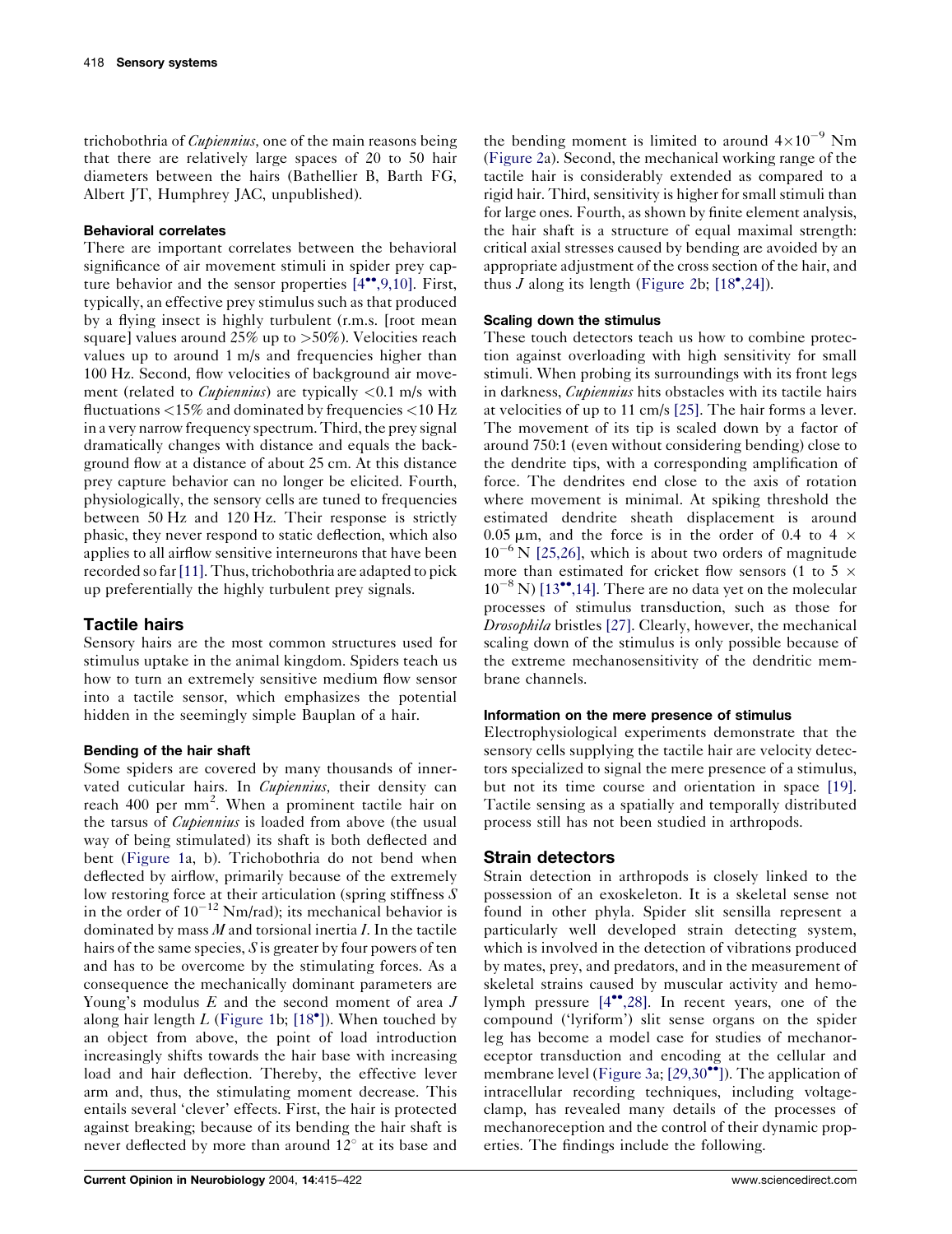<span id="page-4-0"></span>

Finite element simulation of spider tactile hair under load from above. (a) Maximum axial stresses due to bending of the hair shaft as a function of the tactile load. Roman numbers refer to sections of hair shaft indicated in (b). Note that the stress maxima are roughly the same along a wide stretch of hair length despite the differences in loads introduced at the different sections. (b) Maximum axial stress (Nm<sup>-2</sup>) for each crosssection along the hair shaft. Hair diameter drawn too thick (3 $\times$ ) relative to hair length (modified with permission from Dechant et al. [\[24\]\)](#page-7-0).

## No standing potential and sodium driven receptor current

Previous studies [\[31,32\]](#page-7-0) had already demonstrated a Na<sup>+</sup>rich and K<sup>+</sup> -poor receptor lymph in spider cuticular sensilla, which differs from the insect case in which  $K^+$ dominates [\[14,33\].](#page-6-0) Concomitantly, spider cuticular sensilla lack the standing potential typical of insects. In campaniform sensilla, the insect analog of spider slit sensilla, the receptor lymph is positively charged with respect to the hemolymph by up to 100 mV. This poten- $\frac{1}{10}$  is largely caused by a K<sup>+</sup>-current of non-nervous origin (not unlike the situation in the human inner ear [\[34\]](#page-7-0)) and substantially contributes to drive the receptor current. Voltage clamp experiments and the application of tetrodotoxin (TTX) and other agents have now clarified that in

slit sensilla the receptor current is indeed carried by  $Na^{+}$ , and that the mechanosensitive channels are highly selective for  $Na<sup>+</sup>$  over  $K<sup>+</sup>$ . This not only contrasts with the situation in insect mechanoreceptors but also with that in inner ear hair cells and other mechanosensitive channels [\[35–37\].](#page-7-0)

#### Site of mechanosensitivity

There is now experimental evidence that mechanosensitivity is restricted to the very tips of the dendrites in the spider slit sensilla [\[37\].](#page-7-0) Depleting the dendrites of microtubules did not abolish the receptor potential. Microtubules are therefore considered not crucial in regard to the gating of the mechanically activated membrane channels [\[37\].](#page-7-0) However, it is still difficult to ascertain what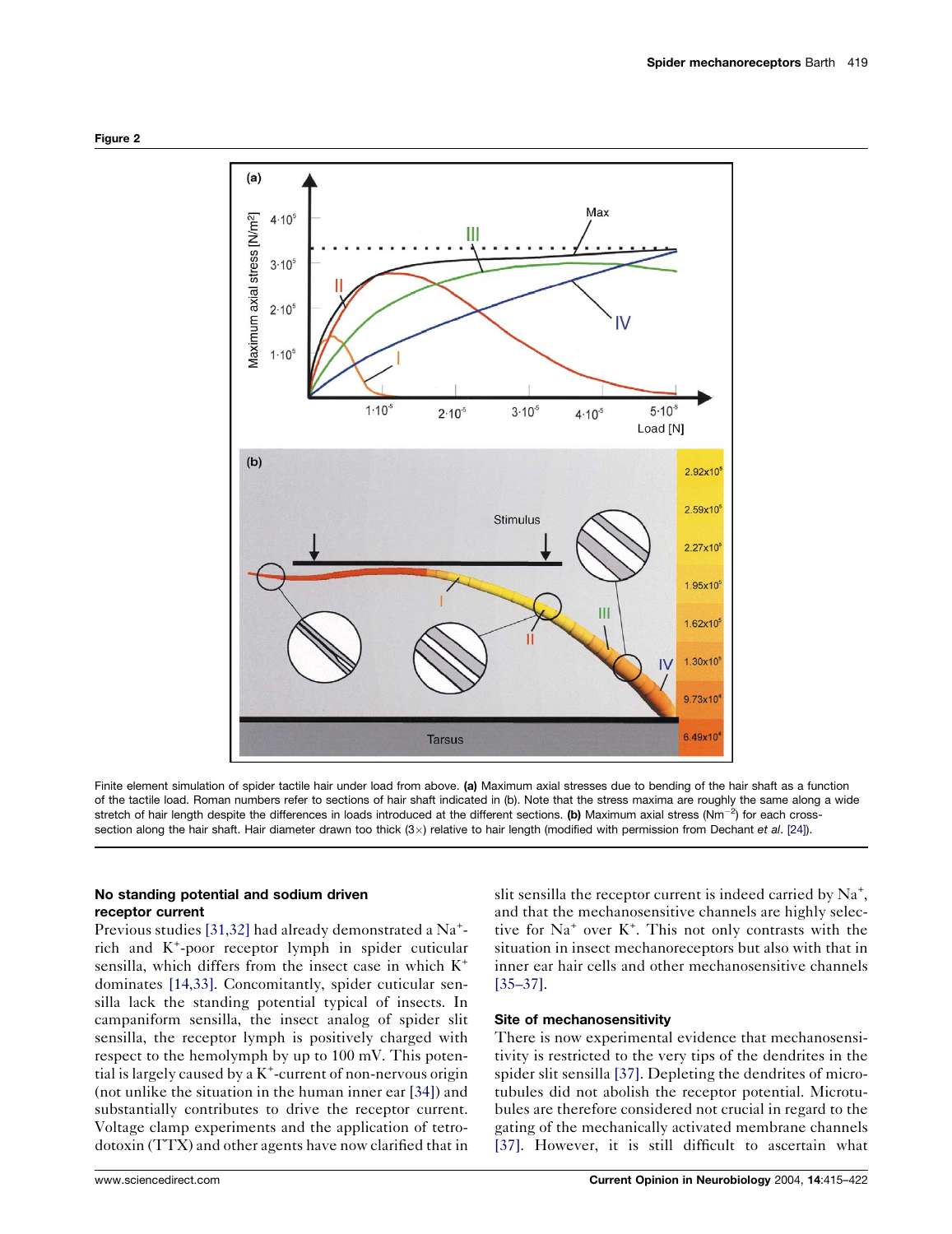<span id="page-5-0"></span>



Spider exoskeletal strain sensor. (a) Lyriform organ on the spider leg patella (Cupiennius salei) consisting of 7 slits. (b) Diagram showing the efferent fibers that surround two sensory cells supplying one of the 7 slits of the lyriform organ. Note numerous synapses formed along axons, somata, and dendrites of the receptor cells. Synapses are also found between these fibers and between them and glial cells. Different fibers show immunoreactivity to GABA and glutamate, respectively. (b) Modified from Fabian-Fine et al. [\[44](#page-7-0)<sup>\*</sup>[\].](#page-7-0)

happened in this experiment at the very tip of the dendrites, where microtubules form tubular bodies typical of arthropod cuticular mechanoreceptors.

## Initiation of action potentials

An older suggestion that action potentials initiate at the dendrite tips close to the site of mechanotransduction and propagate through the somata of the sensory cells [\[38\]](#page-7-0) is now strongly supported by two sets of evidence. First, according to immunocytochemical analyses the density of voltage activated Na<sup>+</sup>-channels is similar in the axonal and dendritic membranes and lower by one-half at the soma [\[39\]](#page-7-0). Second, the passive properties of the dendritic membrane and its short length constant  $\ll 600 \text{ }\mu\text{m}$ ) considerably attenuate the receptor potential on its way to a putative site of action potential initiation at the soma [\[40\]](#page-7-0). Action potential initiation in the dendrite was indeed suggested for several arthropod mechanoreceptors. It might also apply to the Pacinian corpuscle [\[41\]](#page-7-0).

#### Efferent innervation

A most intriguing property of spider cuticular sensilla, including slit sense organs, is their profuse efferent

innervation. Foelix [\[42,43\]](#page-7-0) was the first to note axo– dendritic, axo–somatic, axo–axonal and even axo–glial synapses at the receptor level in various arachnids. Recent studies in *Cupiennius* have confirmed and extended this notion (Figure 3b; for a review please see Fabian-Fine et al. [\[44](#page-7-0)<sup>°</sup>[\]\)](#page-7-0). According to immunolabeling studies  $\gamma$ aminobutyric acid (GABA), glutamate, and acetylcholine (ACh) are considered transmitter candidates at the efferent contacts received by the sensory cells of a compound slit sense organ  $[30^{\bullet\bullet}, 44^{\bullet}, 45]$  $[30^{\bullet\bullet}, 44^{\bullet}, 45]$ . The inhibitory function of GABA could be attributed to membrane shunting [\[46\].](#page-7-0) The exact roles taken by the many synapses in the periphery and the microcircuits potentially arising from them are largely unknown. The obvious hypothesis is efferent signal modulation. Recent evidence for the presence of metabotropic  $GABA_B$  receptors that might mediate long-term effects complicates the picture [\[47\].](#page-7-0) Peripheral nervous integration as indicated by the synaptic contacts might point to an ancient property linking the spiders to more primitive arthropods like *Limulus*, which are known to have peripheral nerve plexus [\[43\].](#page-7-0) However, the situation also appears to be similar to that in the crustacean muscle receptor organs [\[44](#page-7-0) [\]](#page-7-0).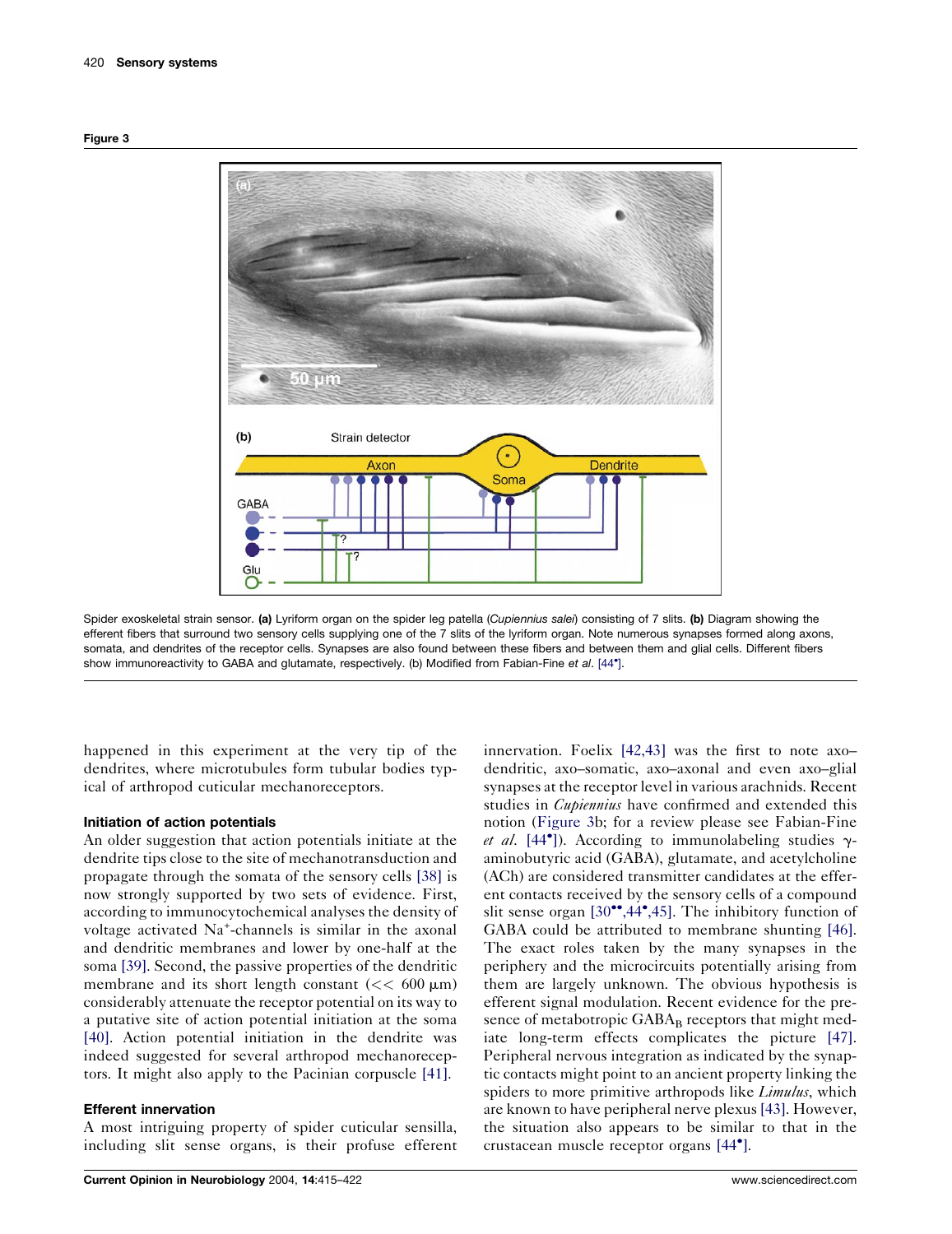#### <span id="page-6-0"></span>Conclusions and perspectives

The study of spider sensory systems has turned out to be highly rewarding. Apart from the visual systems, not treated here, this applies to various sensors dealing with different forms of mechanical input energy, which in many spiders dominate the guidance of behavior. The data reported in this review underline the fact that neurobiology starts way out in the sensory periphery, even before the stimulus reaches the sensory cell. The detailed studies of the processes of stimulus uptake and transformation in both medium-flow and tactile sensors not only reveal the match between the physical properties of the stimulus and the morphology and mechanics of the non-nervous auxiliary structures but they also to a large extent explain the behaviorally relevant selectivity and specificity of the sensors at this early stage of sensory processing. To be able to fully appreciate this, biology needs a close collaboration with the physical sciences. Physical scientists, in turn, gain access to the richness of biological solutions of technical problems that are potentially useful for developing novel bio-inspired synthetic sensors. Research into a spider strain detector (lyriform organ) has recently contributed fundamental insights into the cellular processes of mechanoreceptor transduction and encoding. A particular challenge for the future will be to understand adequately the functional role of the profuse efferent innervation found in the sensory periphery of spiders and other arachnids.

#### Acknowledgements

Research in the author's laboratories was supported by the Austrian Science Foundation (FWF: P-9336BIO, P-12192BIO, P-16348BIO). I am grateful to JAC Humphrey, Department of Mechanical and Aerospace Engineering, University of Virginia (Charlottesville) and FG Rammerstorfer, Institute of Lightweight Design and Structural Biomechanics, Vienna University of Technology, for their support of a truly transdisciplinary interaction between sensory biology and engineering.

#### References and recommended reading

Papers of particular interest, published within the annual period of review, have been highlighted as:

- of special interest
- •• of outstanding interest
- 1. Görner P: A proposed transducing mechanism for a multiplyinnervated mechanoreceptor (trichobothrium) in spiders. Cold Spring Harb Symp Quant Biol 1965, 30:69-73.
- 2. Görner P, Andrews P: Trichobothrien, ein Ferntastsinnesorgan bei Webspinnen (Araneen). Z vergl Physiol 1969, 64:301-317.
- Barth FG, Wastl U, Humphrey JAC, Devarakonda R: Dynamics of arthropod filiform hairs. II. Mechanical properties of spider trichobothria (Cupiennius salei KEYS.). Philos Trans R Soc Lond B Biol Sci 1993, 340:445-461.
- 4. Barth FG: A Spider's World: Senses and Behavior. Berlin: Springer; 2002:394.

 The author presents a broad biological treatise of spider senses highlighting their structure, physiology, as well as their behavioral and ecological significance.

Humphrey JAC, Devarakonda R, Iglesias J, Barth FG: Dynamics of arthropod filiform hairs. I. Mathematical modelling of the hair and air motions. Philos Trans R Soc Lond B Biol Sci 1993, 340:423-444.

- Humphrey JAC, Barth FG, Voss K: The motion-sensing hairs of arthropods: using physics to understand sensory ecology and adaptive evolution. In Barth FG, Schmid A, Berlin: Springer: 2001:105-125.
- 7. Humphrey JAC, Barth FG, Reed M, Spak A: The physics of
- $\bullet \bullet$ arthropod medium-flow sensitive hairs: biological models for artificial sensors. In Barth FG, Humphrey JAC, Secomb TW. New York: Springer; 2003:129-144.

The authors provide a mathematical model of medium-flow sensors extending the studies by Humphrey et al. [5,6] and give suggestions of how to develop bio-inspired artificial hair arrays to sense fluid motion.

- Devarakonda R, Barth FG, Humphrey JAC: Dynamics of arthropod filiform hairs. IV. Hair motion in air and water. Philos Trans R Soc Lond B Biol Sci 1996, 351:933-946.
- 9. Barth FG, Humphrey JAC, Wastl U, Halbritter J, Brittinger W: Dynamics of arthropod filiform hairs. III. Flow patterns related to air movement detection in a spider (Cupiennius salei KEYS.). Philos Trans R Soc Lond B Biol Sci 1995, 347:397-412.
- 10. Barth FG, Höller A: Dynamics of arthropod filiform hairs. V. The response of spider trichobothria to natural stimuli. Philos Trans R Soc Lond B Biol Sci 1999, 354:183-192.
- 11. Friedel T, Barth FG: Wind-sensitive interneurons in the spider CNS (Cupiennius salei): directional information processing of sensory inputs from trichobothria on the walking legs. J Comp Physiol [A] 1997, 180:223-233.
- 12. Brittinger W: Trichobothrien, Medienströmung und das Verhalten von Jagdspinnen (Cupiennius salei, Keys.) [PhD Thesis]. University of Vienna;1998. [Translation of title: Trichobothria, medium flow, and the behavior of hunting spiders (Cupiennius salei Keys).]
- 13. Shimozawa T, Murakami T, Kumagai T: Cricket wind receptors:  $\bullet\bullet$ thermal noise for the highest sensitivity known. In Barth FG,

Humphrey JAC, Secomb TW. New York: Springer; 2003:145-157. The authors give a masterly account of the extreme sensitivity of cricket filiform hairs bordering the range of thermal noise, and on the significance of stochastic resonance for the initiation of action potentials at threshold.

- 14. Thurm U: Grundzüge der Transduktionsmechanismen in Sinneszellen. Mechano-elektrische Transduktion. In Hoppe W, Lohmann W, Markl H, Ziegler H. Berlin: Springer; 1982:681-696. [Engl. Edition 1983 [Translation of title: Basics of transduction mechanisms in sensory cells. Mechano-electrical transduction.]
- 15. Douglass JK, Wilkens L, Pantazelou E, Moss F: Stochastic resonance: noise-enhanced information transfer in crayfish mechanoreceptors. Nature 1993, 365:337-340.
- 16. Autrum H: Leistungsgrenzen von Sinnesorganen. Verh Ges Dtsch Naturforsch Arzte 1984, 113:87-112. [Translation of title: The functional limits of sense organs.]
- 17. Gitter AH, Klinke R: Die Energieschwellen von Auge und Ohr in heutiger Sicht. Naturwissenschaften 1989, 76:160-164. [Translation of title: Energy thresholds of the eye and ear from today's point of view.]
- 18. Barth FG, Dechant H-E: Arthropod cuticular hairs: tactile  $\bullet$ sensors and the refinement of stimulus transformation. In Barth FG, Humphrey JAC, Secomb TW. New York: Springer; 2003: 159-171.

The authors contrast the mechanical properties of spider medium flow sensors and tactile sensors and argue for the application of biological principles in the development of synthetic tactile sensors.

- 19. Albert JT, Friedrich OC, Dechant H-E, Barth FG: Arthropod touch reception: spider hair sensilla as rapid touch detectors. J Comp Physiol [A] 2001, 187:303-312.
- 20. Theiß J: Mechanoreceptive bristles on the head of the blowfly: mechanics and electrophysiology of the macrochaetae. J Comp Physiol 1979, 132:55-68.
- 21. Tautz J: Reception of particle oscillation in a medium an unorthodox sensory capacity. Naturwissenschaften 1979, 66:452-461.
- 22. Bleckmann H, Mogdans J, Dehnhardt G: Processing of dipole and more complex hydrodynamic stimuli under still- and